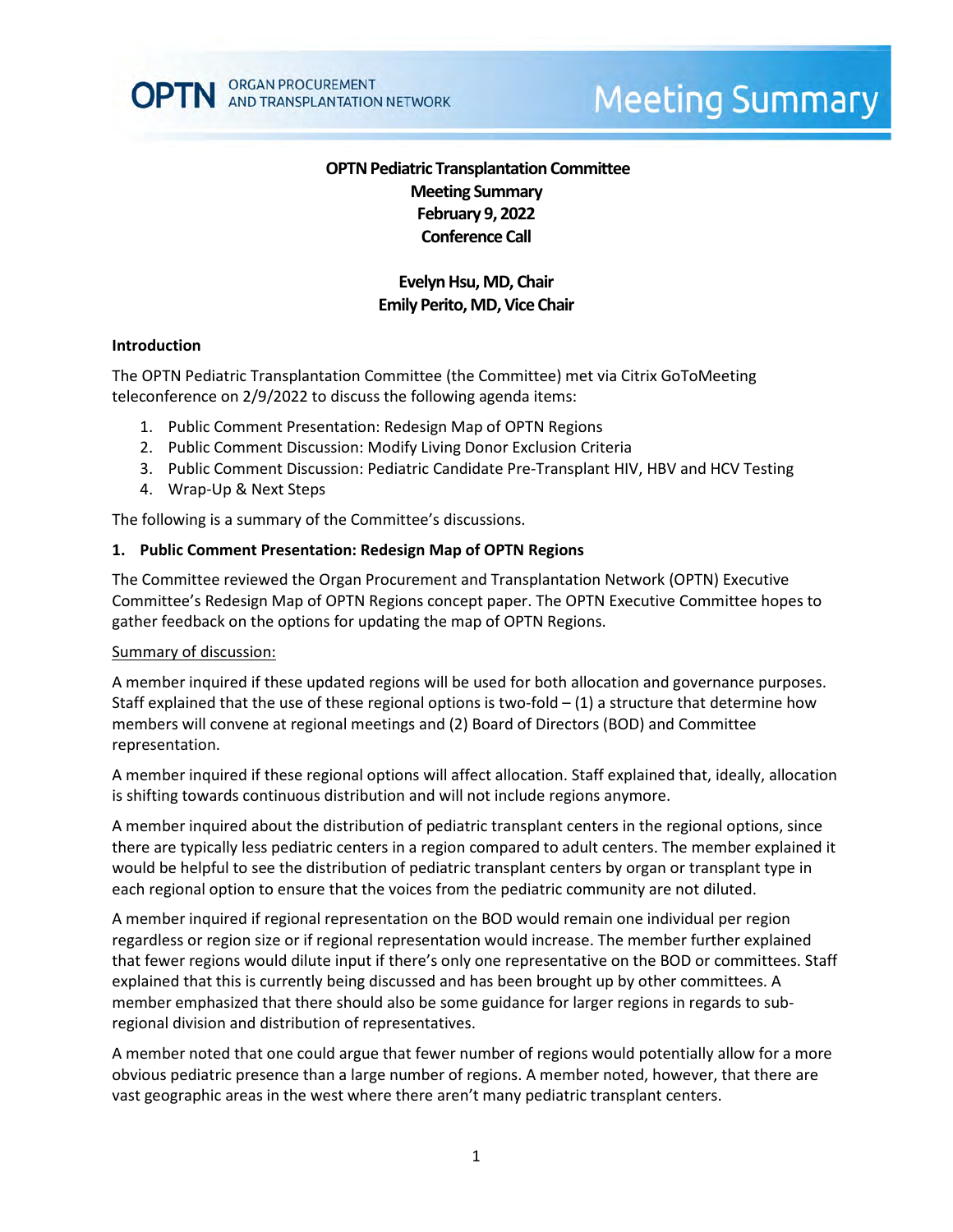Staff inquired if there was a specific number of regions that the Committee thinks would be better or worse. Members agreed in general that they didn't want to dilute the pediatric perspective in various areas, but it was hard to agree on an appropriate number of regions without knowing the plan to ensure adequate pediatric distribution within those really big regions. A member noted that, if the structure changed to four regions, then they would want more than four regional representatives on the BOD and committees. By maintaining eleven regions, the structure is preserving the number of representatives currently involved.

A member mentioned that they liked the eleven region structure; however, they noticed most of the regional options created a huge region that spanned from Minnesota to Washington. The member noted that the difference in time zones and large geographic area can cause complications in regards to attendance at regional meetings. Another member mentioned that, for the large geographic areas, there will need to be an emphasis on encouraging interactions at a regional level.

A member also expressed concern about the six to eight hour window pediatric representatives would have to voice their perspectives at a larger regional meeting since there are typically more adult providers than there are pediatric providers.

Staff questioned whether the Committee thought it would be a good idea to use one regional map to plan regional meetings and another map for BOD and committee governance. A member thought that having two regional maps would be too complicated; however, if one of the maps was a sub-structure of the other and they were related then that may work. A member also highlighted that those regional sub-structures may naturally create themselves once the regions have been redesigned for some time.

A member from Region 6 agreed with all the concerns mentioned above, especially time zones since they work with representatives from Hawaii. The member also mentioned that they would be concerned with the opinions of the northwest pocket being lost if they only had one representative within a larger region.

The Committee agreed that they would like to see the distribution of pediatric transplant centers stratified by the following to ensure there is no underrepresentation:

- Number of centers by organ
- Number of transplants by organ

There was no further discussion.

### **2. Public Comment Discussion: Modify Living Donor Exclusion Criteria**

The Committee reviewed the OPTN Living Donor Committee's Modify Living Donor Exclusion Criteria proposal.

The Committee was tasked with providing feedback on the relevancy of the following exclusion criterion regarding age, which was reaffirmed by the OPTN Living Donor Committee:

• "Is both less than 18 years of age and mentally incapable of making an informed decision."

### Summary of discussion:

A member emphasized that the notion that being 18 years old characterizes an individual as an adult is arbitrary – someone who is 18 years old does not have different capabilities than someone who is 17 years and 9 months old. The member mentioned that living donor coercion is not unique to those under 18 years old and there are systems in place to handle coercion, so it shouldn't be a reason to not use a minor as a living donor. The member stated that there are older siblings who are interested in donating to their younger siblings and suggested that this criterion be made even broader.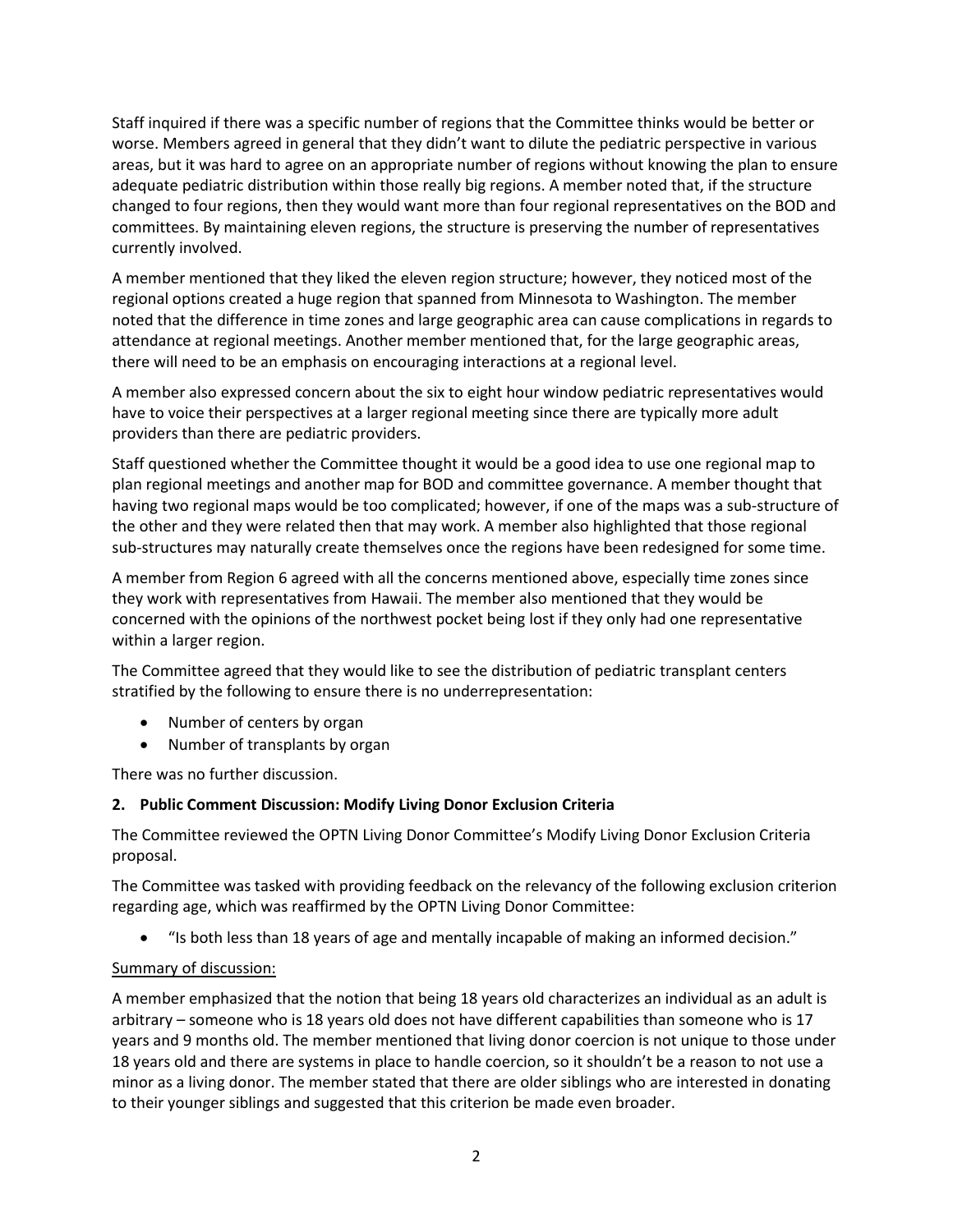A member inquired if the member would suggest changing the policy language to express encouragement of minors as living donors. The member stated that they think the current language is already broad and that it would be difficult to include language that encouraged minors to consider being living donors.

A member suggested, in regards to the emotional maturity consideration, that the criterion could state 'children under the age of 18 with exceptional maturity may be considered' instead of being a hard exclusion.

A member mentioned that the American Academy of Pediatrics (AAP) has an ethics paper on donation by minors which argues that living donation by minors should be limited to those cases where there's no other option for donation for the individual. The member stated that, from their experience, it is difficult to know if a 16-17 year old is fully understanding and consenting to what's going on. The member stated that they believe the current criterion language is appropriate – it leaves ambiguity for those exceptional cases and doesn't put teenagers in a rough spot with their families.

A member inquired if there's any distinction in the policy language between a 17 year old emancipated minor versus a 17 year old whose parents still consent for them. Staff mentioned that the OPTN Living Donor Committee did discuss emancipated minors and found no distinction in policy. The requirements to be an emancipated minor vary between states and the OPTN Living Donor Committee decided to maintain the age of 18 years old, which is standard in policy. Staff also noted that the OPTN Living Donor Committee reviewed data to assess the utilization of this criterion and found that, in 2014, there had been eleven living donors under the age of 18 and they were all domino donors who are not subject to exclusion criteria.

A member inquired if there is specific policy language requiring teenagers to give assent, even if they don't give consent. For example, there's a situation where a teenager is expressing 'no' to donating but their parents are saying 'yes'. Staff stated that there are other exclusion criteria in living donor policy and one is suspicion of donor coercion.

A member inquired if concerns, such as coercion, would come up and be addressed in the psychological exam for living donation. A member mentioned that that is correct and emphasized that this proposal does not change the requirement for every donor to go through a psychosocial evaluation and informed consent process.

A member mentioned that the psychosocial evaluation is not always a full psychological evaluation done by a psychologist or psychiatrist – at some centers it might be a social worker doing the best they can. The member emphasized that, in these cases, the psychosocial evaluation is not a full evaluation about understanding and mental capacity. A member agreed and mentioned that the psychosocial evaluation is not meant to decide legal capacity.

A member stated that the other modifications to the exclusion criteria in this proposal are actually meant to give programs more flexibility when considering whether a specific living donor is appropriate in a specific situation. The member also noted that the exclusion criterion related to age does not seem to be utilized even though there is flexibility in the criterion language.

The Committee encouraged the OPTN Living Donor Committee to discuss specifics about when it might be appropriate to consider a minor as a living donor and to reference the ethics paper from AAP. The Committee also agreed that, in cases where minors might be considered living donors, it's important that age-appropriate informed consent processes and psychosocial evaluations were followed.

There was no further discussion.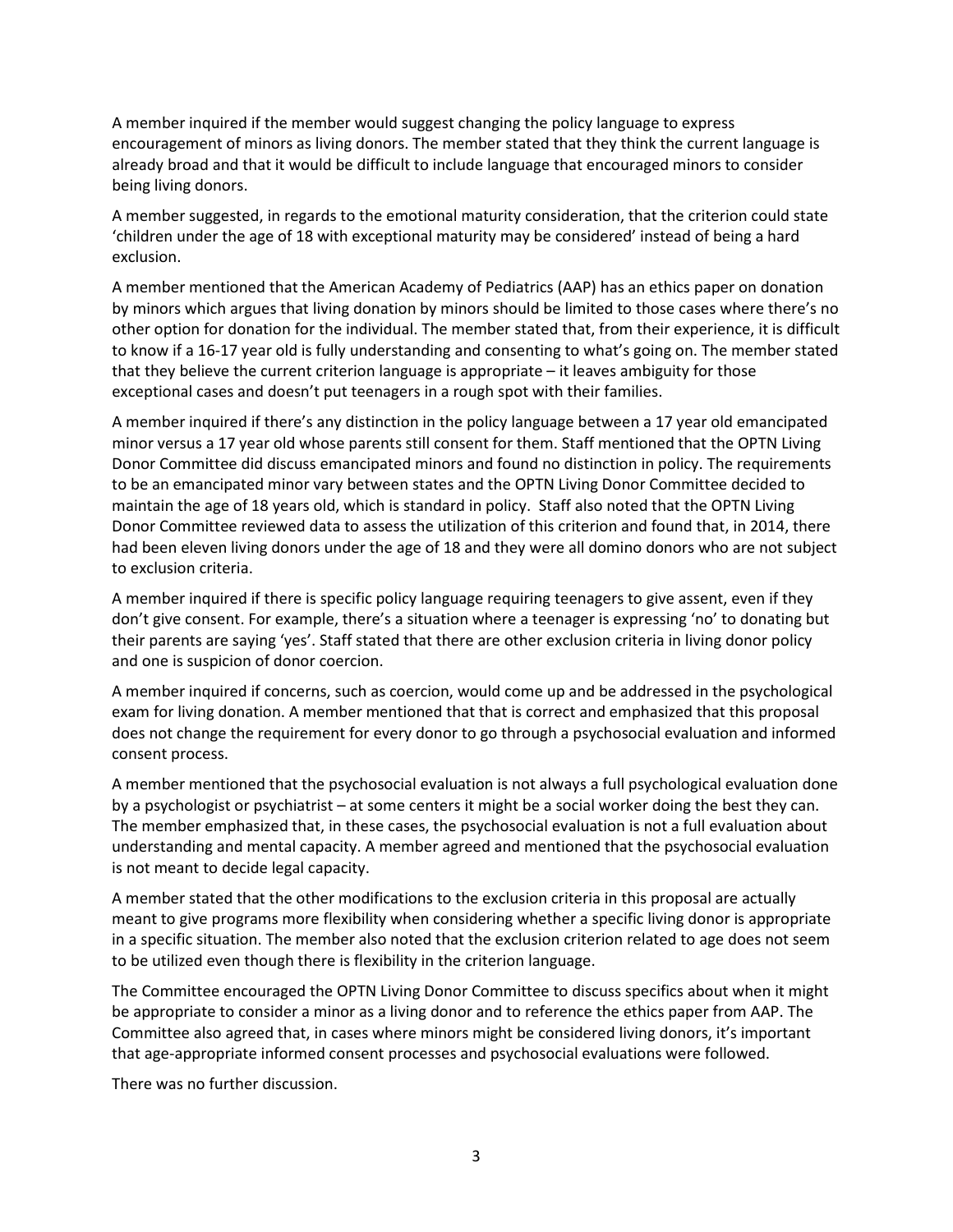## **3. Public Comment Discussion: Pediatric Candidate Pre-Transplant HIV, HBV and HCV Testing**

The Committee reviewed the proposal that they co-sponsored with the OPTN Ad hoc Disease Transmission Advisory Committee (DTAC).

The proposal modifies policy so that all candidates younger than 11 years of age are not required to receive human immunodeficiency virus (HIV), hepatitis B virus (HBV), and hepatitis C virus (HCV) testing during hospital admission for transplant. Instead, they can receive testing at any time between when they are waitlisted and transplantation.

## Summary of discussion:

Staff mentioned that the federal government has begun their public comment process, which includes amending the Public Health Service (PHS) guidelines, and it's open until March  $7<sup>th</sup>$ . Staff noted that there will be a formal comment submitted on behalf of the OPTN, but members are encouraged to submit their own individual comments.

A member stated that they are very satisfied with this proposal. The member mentioned that it has been interesting looking at the comments it has received, most of which question the age threshold or question why the proposal doesn't use a weight threshold instead. A member explained that those are the questions that the initial discussions of the DTAC-Pediatric Workgroup aimed to address. The member emphasized that the DTAC-Pediatric Workgroup settled on age 11 because of data from the Centers for Disease Control (CDC) that showed incidence of HIV, HBV, and HCV infections in children under the age of 11 near zero.

The Chair stated that she has heard comments that the amount of blood needed for post-transplant infectious disease testing is a risk, so there may be commentary from the pediatric community in regards to that as well.

There was no further discussion.

# **4. Wrap-Up & Next Steps**

The Committee's feedback on the public comment items will be summarized and posted to the OPTN website.

The meeting was adjourned.

# **Upcoming Meetings.**

• March 3, 2022 (Virtual)